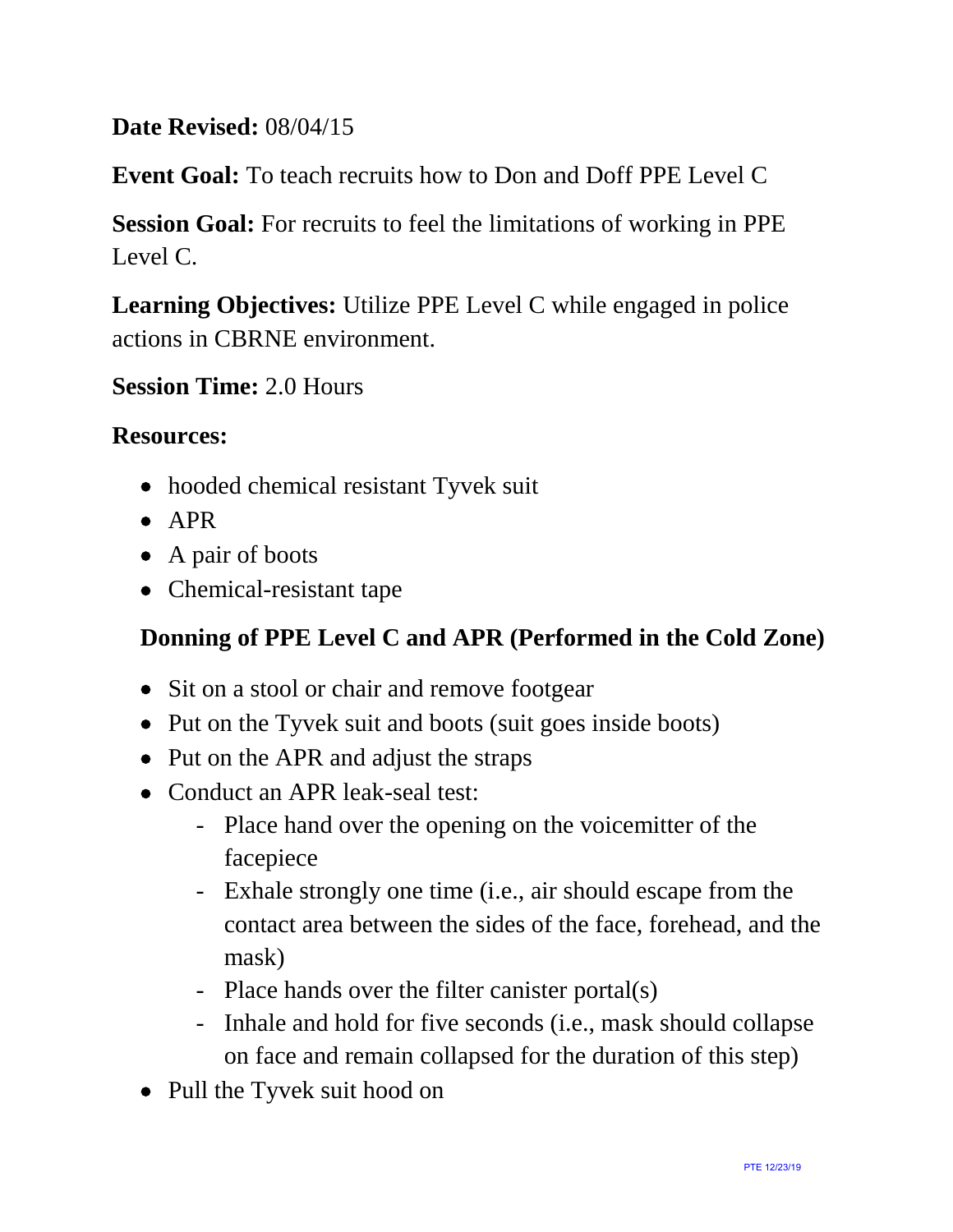- Put on the inner (latex) and outer gloves
- Team member: Tape-seal team member's suit
	- Place chemical-resistant tape on both of partner's suit-boot junction (center the tape at the junction and create a pull tab)
	- Place chemical-resistant tape on both partner's suit-glove junctions (center the tape at the junction and create a pull tab)
	- Place chemical-resistant tape along the zipper of the partner's suit
	- Double one piece of tape, six-inches long, onto itself; using another piece of tape, secure the doubled piece under the chin
- Reverse roles and repeat the procedure.

# **Doffing of PPE Level C and APR (Performed in the Cold Zone)**

- Remove all Chemical-resistant tape from the Tyvek suit. This may require assistance from the responder's team member.
- Being careful to maintain balance, remove the boots; use a stool or chair, if available
- Remove outer (butyl) rubber gloves. If Silver Shield gloves were donned, remove them at this time
- Unzip the protective suit and remove the hood from the head
- Peel the protective suit down from head-to-toe and step out of the suit
- Remove the APR and latex gloves

**Practical Exercise:** Responders conduct this exercise outdoors. Responders will don PPE Level C and report to the warm zone. The immediate tasks for the responders relate to:

- Coordinating triage activities at the CCP (Station #1)
- Demonstrate proper level baton strikes (Station #2)
- Apprehend a suspect (Station #3)